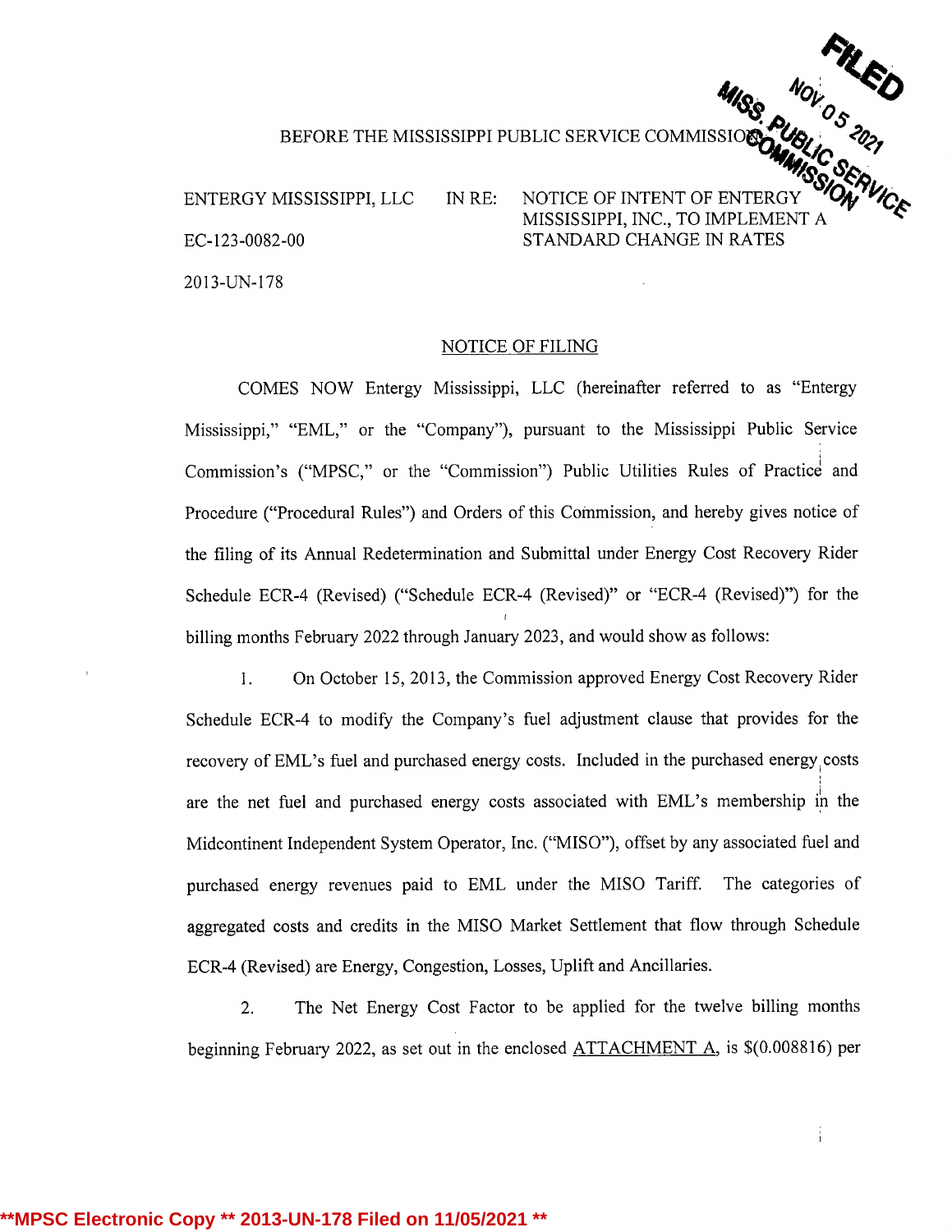kilowatt-hour, which is an increase from the current Net Energy Cost Factor of \$(0.019957) per kilowatt-hour.

3. Pursuant to the terms of Section 3.1 of Schedule ECR-4 (Revised), the redetermined Net Energy Cost Factor is calculated to reflect the deferred fuel balance as of September 30, 2021, for EML's fuel and purchased energy costs. As of September 30, 2021, Entergy Mississippi had <sup>a</sup> fuel under-recovery of \$80,618,892.

4. The redetermined Net Energy Cost Factor reflects an increase in the forecasted price of natural gas from the forecast that underlies the Net Energy Cost Factor currently being billed and an under-recovery of fuel costs associated with the February 2021 winter storm. In addition, projected purchased energy costs in this year's redetermination reflect an increase from the prior year forecast.

5. The estimated impact of the redetermined Net Energy Cost Factor on the monthly bill of <sup>a</sup> typical residential customer using 1,000 kWh is an increase of \$11.14 beginning with February 2022 bills. When taking into account the annual schedule filings (Schedules ECR, EE, GMR, MISO, PMR, RC, and UPC) that are being submitted to the Commission and the Mississippi Public Utilities Staff on November 5, 2021, the result is an increase in the monthly bill for <sup>a</sup> typical residential customer using 1,000 kWh of approximately\$7.65 per month.

6. In support of this filing, Entergy Mississippi also submits the Direct Testimony of Landon J. Eskew as ATTACHMENT B.

7. Entergy Mississippi expressly reserves all of its rights insofar as any order of the Commission or any court may result in confiscatory rates that constitute deprivation of property without due process of law and insofar as matters in this proceeding are within the

- 2 -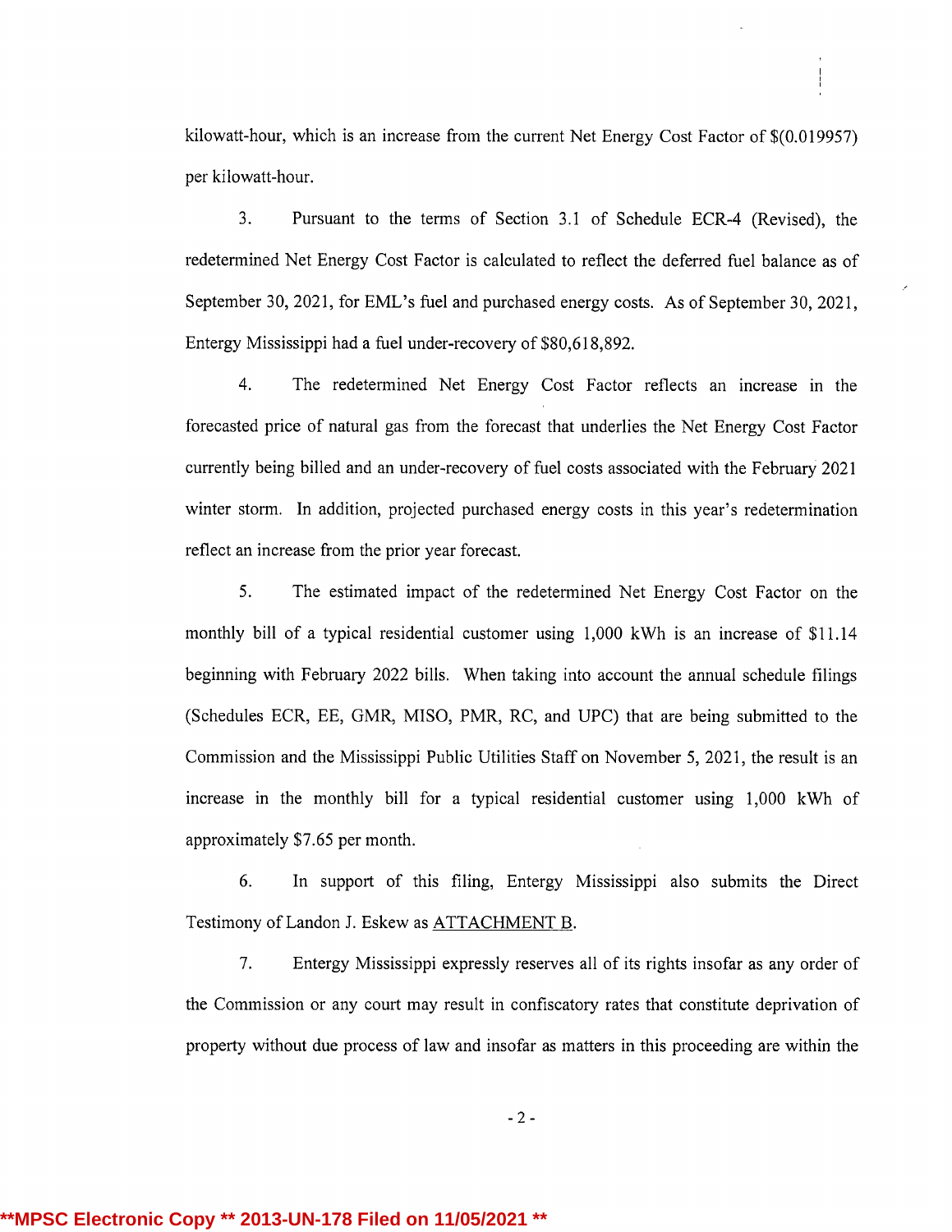exclusive jurisdiction of the FERC, the Securities and Exchange Commission, or any other agency having jurisdiction over Entergy Mississippi. Entergy Mississippi's reservation of rights is based on all applicable constitutional provisions, statutes and rules of law.

WHEREFORE, PREMISES CONSIDERED, Entergy Mississippi prays that this Notice of Filing be received and filed; that this Commission consider the same as soon as reasonably practical; that after having fully considered the matter, this Commission enter an order finding that the redetermined Net Energy Cost Factor should be approved as set forth herein; and for such other, further, and general relief as the Commission deems necessary, useful, or appropriate.

This the 5<sup>th</sup> day of November, 2021.

BY ENTERGY MISSISSIPPL LLC AŁICIA S⁄ HALL

Tianna H. Raby (MSB No. 100256) Alexander C. Martin, II (MSB No. 103634) Alicia S. Hall (MSB No. 103580) Entergy Services, LLC P.O. Box 1640 M-ELEC-6C Jackson, Mississippi 39215-1640 (601) 969-2344

ATTORNEYS FOR ENTERGY MISSISSIPPI, LLC

## **\*\*MPSC Electronic Copy \*\* 2013-UN-178 Filed on 11/05/2021 \*\***